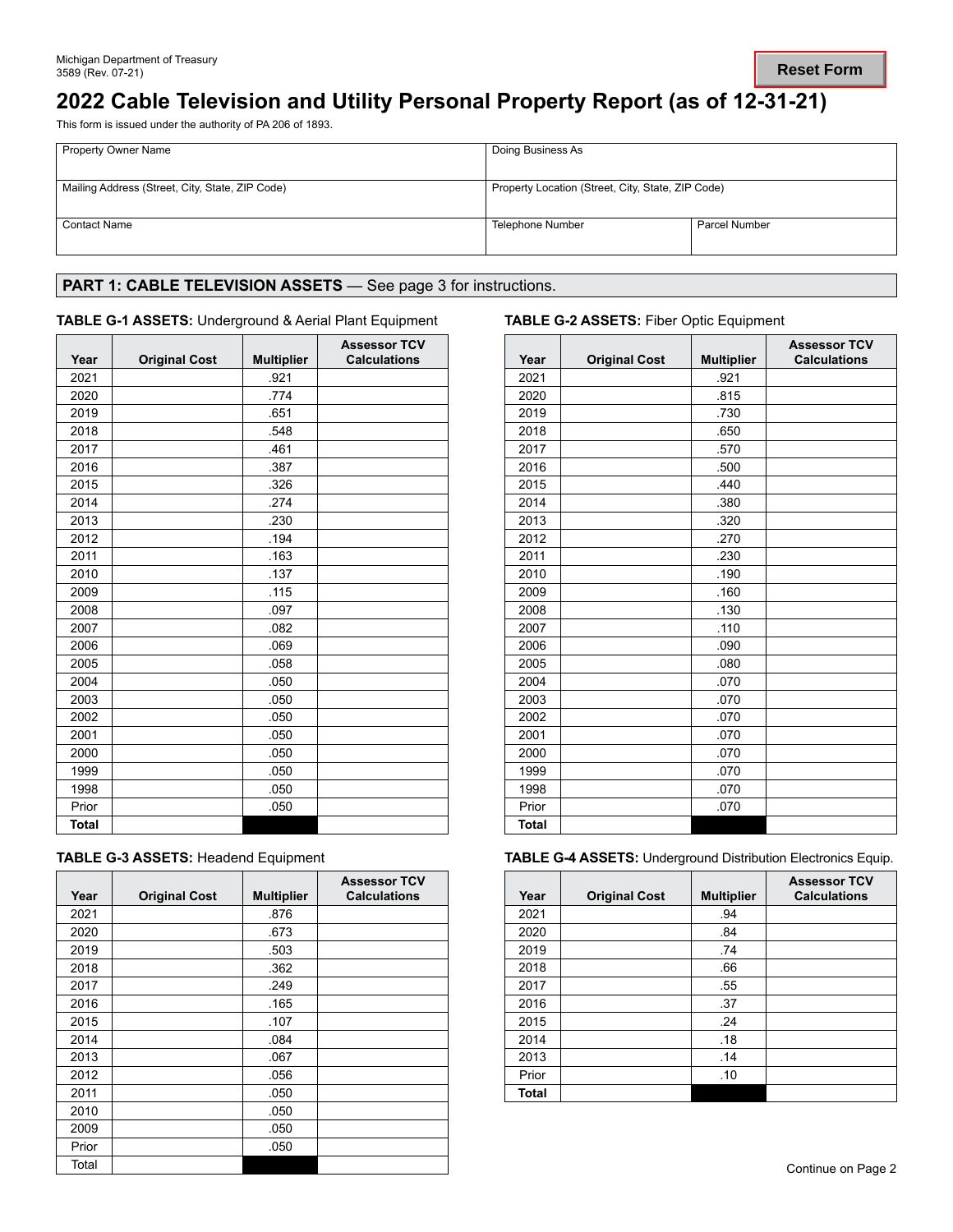| Year         | <b>Original Cost</b> | <b>Multiplier</b> | <b>Assessor TCV</b><br><b>Calculations</b> |
|--------------|----------------------|-------------------|--------------------------------------------|
| 2021         |                      | .94               |                                            |
| 2020         |                      | .84               |                                            |
| 2019         |                      | .74               |                                            |
| 2018         |                      | .66               |                                            |
| 2017         |                      | .55               |                                            |
| 2016         |                      | .45               |                                            |
| 2015         |                      | .34               |                                            |
| 2014         |                      | .30               |                                            |
| 2013         |                      | .25               |                                            |
| 2012         |                      | .15               |                                            |
| 2011         |                      | .15               |                                            |
| 2010         |                      | .15               |                                            |
| 2009         |                      | .15               |                                            |
| Prior        |                      | .15               |                                            |
| <b>Total</b> |                      |                   |                                            |

## **TABLE G-5 ASSETS:** Aerial Distribution Electronics Equip.

## **PART 2: UTILITY ASSETS** — See page 3 for instructions.

| Year  | <b>Original Cost</b> | <b>Multiplier</b> | <b>Assessor TCV</b><br><b>Calculations</b> |
|-------|----------------------|-------------------|--------------------------------------------|
| 2021  |                      | .93               |                                            |
| 2020  |                      | .87               |                                            |
| 2019  |                      | .81               |                                            |
| 2018  |                      | .76               |                                            |
| 2017  |                      | .71               |                                            |
| 2016  |                      | .67               |                                            |
| 2015  |                      | .63               |                                            |
| 2014  |                      | .59               |                                            |
| 2013  |                      | .55               |                                            |
| 2012  |                      | .51               |                                            |
| 2011  |                      | .47               |                                            |
| 2010  |                      | .43               |                                            |
| 2009  |                      | .39               |                                            |
| 2008  |                      | .35               |                                            |
| 2007  |                      | .32               |                                            |
| Prior |                      | .32               |                                            |
| Total |                      |                   |                                            |

| <b>TABLE J ASSETS: Gas Transmission</b> |  |
|-----------------------------------------|--|
|-----------------------------------------|--|

| Year  | <b>Original Cost</b> | <b>Multiplier</b> | <b>Assessor TCV</b><br><b>Calculations</b> |
|-------|----------------------|-------------------|--------------------------------------------|
| 2021  |                      | .97               |                                            |
| 2020  |                      | .91               |                                            |
| 2019  |                      | .86               |                                            |
| 2018  |                      | .81               |                                            |
| 2017  |                      | .76               |                                            |
| 2016  |                      | .71               |                                            |
| 2015  |                      | .67               |                                            |
| 2014  |                      | .63               |                                            |
| 2013  |                      | .59               |                                            |
| 2012  |                      | .56               |                                            |
| 2011  |                      | .53               |                                            |
| 2010  |                      | .51               |                                            |
| 2009  |                      | .49               |                                            |
| 2008  |                      | .47               |                                            |
| 2007  |                      | .45               |                                            |
| Prior |                      | .45               |                                            |
| Total |                      |                   |                                            |

### **TABLE H ASSETS:** Gas Distribution **TABLE I ASSETS:** Electric Transmission and Distribution

| Year  | <b>Original Cost</b> | <b>Multiplier</b> | <b>Assessor TCV</b><br><b>Calculations</b> |
|-------|----------------------|-------------------|--------------------------------------------|
| 2021  |                      | .96               |                                            |
| 2020  |                      | .93               |                                            |
| 2019  |                      | .90               |                                            |
| 2018  |                      | .86               |                                            |
| 2017  |                      | .82               |                                            |
| 2016  |                      | .78               |                                            |
| 2015  |                      | .74               |                                            |
| 2014  |                      | .70               |                                            |
| 2013  |                      | .67               |                                            |
| 2012  |                      | .64               |                                            |
| 2011  |                      | .61               |                                            |
| 2010  |                      | .58               |                                            |
| 2009  |                      | .55               |                                            |
| 2008  |                      | .52               |                                            |
| 2007  |                      | .50               |                                            |
| Prior |                      | .50               |                                            |
| Total |                      |                   |                                            |

### **TABLE K ASSETS: Fluid Pipeline**

| Year  | <b>Original Cost</b> | <b>Multiplier</b> | <b>Assessor TCV</b><br><b>Calculations</b> |
|-------|----------------------|-------------------|--------------------------------------------|
| 2021  |                      | .99               |                                            |
| 2020  |                      | 1.00              |                                            |
| 2019  |                      | 1.01              |                                            |
| 2018  |                      | 1.02              |                                            |
| 2017  |                      | 1.03              |                                            |
| 2016  |                      | 1.04              |                                            |
| 2015  |                      | 1.05              |                                            |
| 2014  |                      | 1.06              |                                            |
| 2013  |                      | 1.08              |                                            |
| 2012  |                      | 1.10              |                                            |
| 2011  |                      | 1.12              |                                            |
| 2010  |                      | 1.14              |                                            |
| 2009  |                      | 1.16              |                                            |
| 2008  |                      | 1.18              |                                            |
| 2007  |                      | 1.20              |                                            |
| Prior |                      | 1.20              |                                            |
| Total |                      |                   |                                            |